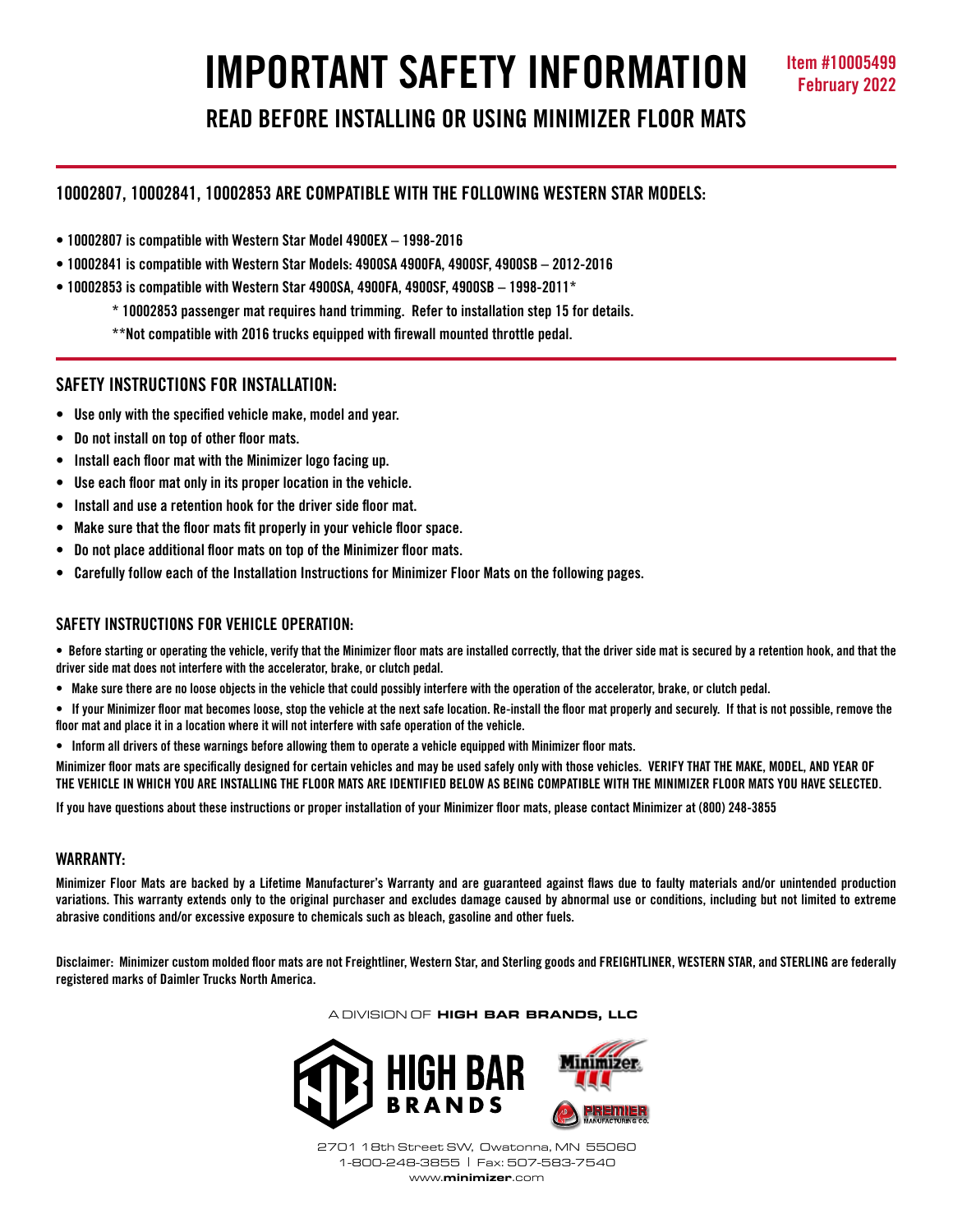**Minimizer floor mats are specifically designed for certain vehicles and may be used safely only with those vehicles. VERIFY THAT THE MAKE, MODEL, AND YEAR OF THE VEHICLE IN WHICH YOU ARE INSTALLING THE FLOOR MATS IS IDENTIFIED ON PAGE 1 AS BEING COMPATIBLE WITH THE MINIMIZER FLOOR MATS YOU HAVE SELECTED.** 

# **WESTERN STAR FLOOR MAT KIT SPECIFICATIONS:**

**• Kit 10002807 shown in Figure 1 is compatible with 1998-2016 Western Star 4900EX trucks.**

**Figure 1 - 10002807 Contents**



**• Kit 10002841 is compatible with 2012-2016 Western Star 4900SA, 4900FA, 4900SF, 4900SB.**

**Figure 2 - 10002841 Contents**



**• Kit 10002853 is compatible with Western Star 4900SA, 4900FA 1998- 2011**

**\* 10002853 passenger mat requires hand trimming. Refer to installation step 15 for details.**

**Figure 3 - 10002853 Contents**



## **INSTALLATION INSTRUCTIONS:**

**1. Remove other floormatsfromthe vehicle before installing Minimizer floor mats.**

**2. Install the Minimizer floor mats right side up, with the Minimizer logo visible.**

**3. Each Minimizer floor mat is contoured to fit a particular location in the vehicle and may be used safely only in that location.**

**4. The Minimizer floor mat package contains one driver side mat and one passenger side mat.** 

**5. Position the driver mat in the truck as shown in Figure 4.**

**Figure 4 - Driver Mat Position**



**• The driver mat must be pushed all the way forward so the front lip is making full contact with the doghouse trim panel and fire wall.**

**• Modelyear 1998-2011 trucks have a throttle pedal with an aluminum base. The (10002853) driver mat surfaces are designed to slide underneath the aluminum base of the throttle pedal as shown in Figure 5.**

**Figure 5 - 10002853 Driver Mat Installation**



**• In some cases a steel or plastic electrical enclosure will be mounted on the floor area in the left front corner of the cab as shown in Figure 6. If the electrical enclosure is present, the left front portion of the driver mat will need to be hand trimmed along the raised rib. The area to trim is shaded red in Figure 7.**

**Figure 6 - Driver Side Electrical Enclosure & Floor Mat**

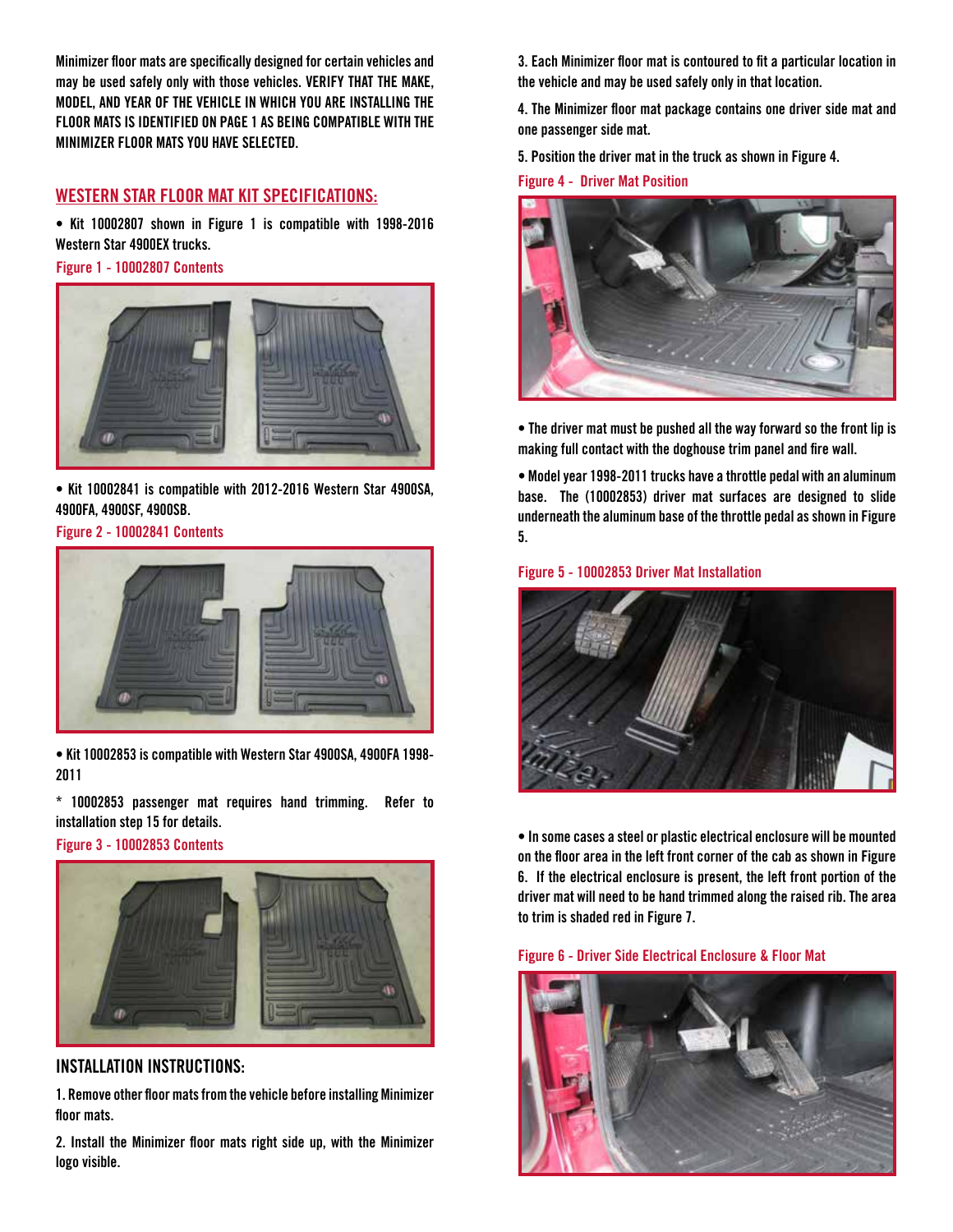**• The driver mat is designed to fit the most common OEM seats. Trucks that are equipped with non-standard aftermarket seats may require hand trimming at the time of installation. If needed there is a raised rib molded into the driver mat to use as a trim guide. The area shaded blue shown in Figure 7 is the portion to be removed. Use a sharp utility knife to remove this portion.**

## **Figure 7 - Driver Mat Trimming Diagram**



**6. Inside the package with the installation instructions, locate two black plastic retention hooks and a white tube of Primer 94 as shown in Figure 8.** 

#### **Figure 8 - Hook and Primer 94**



**7. Insert hook up through the hole in the right rear corner of the driver side floor mat. The hook should fit flush with the underside of the floor mat.** 

**8. Once the hook is in place, let the driver mat and hook rest on the floor as shown in Figure 9. Next, confirm that the mat is not interfering with foot pedals and verify it is making proper contact with the surfaces surrounding the floor. Mark the approximate position where the hook needs to be attached to the floor. Once the position is located, remove the driver mat from the truck.**

**Note: For trucks with carpeted floors attach the retention hook to the steel base of the driver seat. Mark a location on the seat base that is suitable for the hook and trim an opening into the outer wall of the** 

**floor mat where the hook can be inserted into the mat. Follow the same cleaning and adhesion process that is outlined in steps 9-14. Another option is to attach the hook is to drill a hole in the seat base and use a machine screw. Screws are not provided in the kit.**

**Figure 9 - Driver Mat Hook Installation**



**9. Unpack the tube of Primer 94 and read the safety precautions printed on the tube.**

**10. Activate the tube of Primer 94 by crushing the tube at the black dot.**

**11. Clean all dirt or debris off the truck floor and apply Primer 94 to the truck floor area where the hook will be attached.**

**12. Allow the Primer 94 to dry on the truck floor for five minutes.** 

**13. Install the driver mat in the truck with the hook inserted. Next, peel away the paper backing from the hook.**

**14. While holding onto neck of the hook, lower the driver mat into position and stick the hook to the floor. Apply firm pressure to the hook as shown in Figure 11 for 30 seconds to ensure a proper bond to the rubber floor.**

## **Figure 10 - Apply Pressure to Hook**



**15. Position the passenger mat in the truck. Make sure the passenger mat is pushed all the way forward so the outside lip makes full contact with the doghouse trim panel and fire wall.**